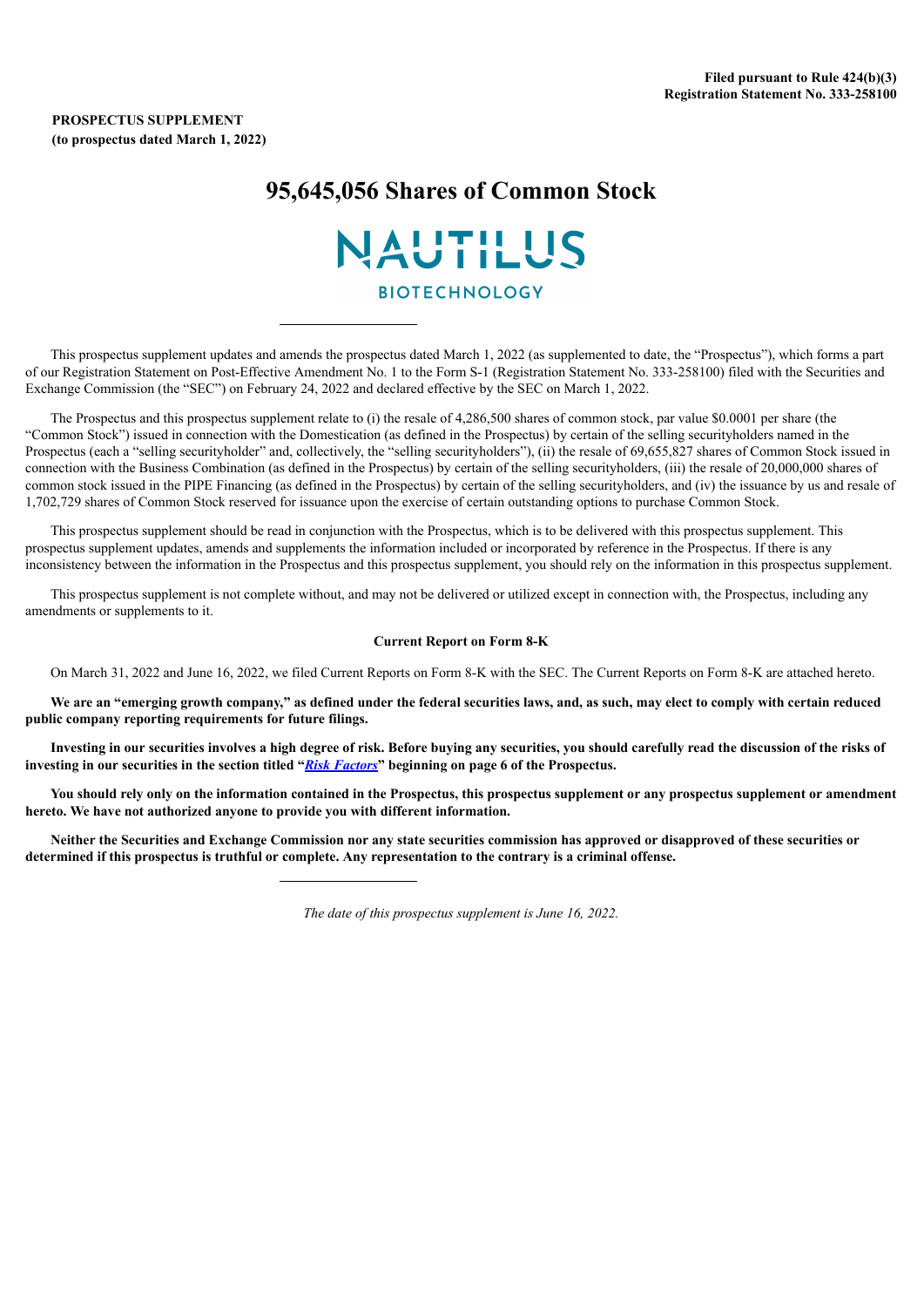# **UNITED STATES SECURITIES AND EXCHANGE COMMISSION Washington, D.C. 20549**

#### **FORM 8-K**

#### **CURRENT REPORT**

### **Pursuant to Section 13 or 15(d) of the Securities Exchange Act of 1934**

**Date of Report (Date of earliest event reported): March 30, 2022**

# **NAUTILUS BIOTECHNOLOGY, INC.**

(Exact name of registrant as specified in its charter)

**Delaware**

**001-39434**

(Commission File Number)

**98-1541723** (I.R.S. Employer Identification No.)

(State or other jurisdiction of incorporation)

> **2701 Eastlake Avenue East Seattle, Washington**

(Address of principal executive offices)

**98102** (Zip code)

**(206) 333-2001**

(Registrant's telephone number, including area code)

(Former name or former address, if changed since last report)

Check the appropriate box below if the Form 8-K filing is intended to simultaneously satisfy the filing obligation of the registrant under any of the following provisions:

o Written communications pursuant to Rule 425 under the Securities Act (17 CFR 230.425)

o Soliciting material pursuant to Rule 14a-12 under the Exchange Act (17 CFR 240.14a-12)

o Pre-commencement communications pursuant to Rule 14d-2(b) under the Exchange Act (17 CFR 240.14d-2(b))

o Pre-commencement communications pursuant to Rule 13e-4(c) under the Exchange Act (17 CFR 240.13e-4(c))

Securities registered pursuant to Section 12(b) of the Act:

| Title of each class                        | Trading Symbol(s) | Name of each exchange on which registered |
|--------------------------------------------|-------------------|-------------------------------------------|
| Common Stock, par value \$0.0001 per share | <b>NAUT</b>       | The Nasdaq Stock Market LLC               |

Indicate by check mark whether the registrant is an emerging growth company as defined in Rule 405 of the Securities Act of 1933 (§230.405 of this chapter) or Rule 12b-2 of the Securities Exchange Act of 1934 (§240.12b-2 of this chapter).

Emerging growth company x

If an emerging growth company, indicate by check mark if the registrant has elected not to use the extended transition period for complying with any new or revised financial accounting standards provided pursuant to Section 13(a) of the Exchange Act. o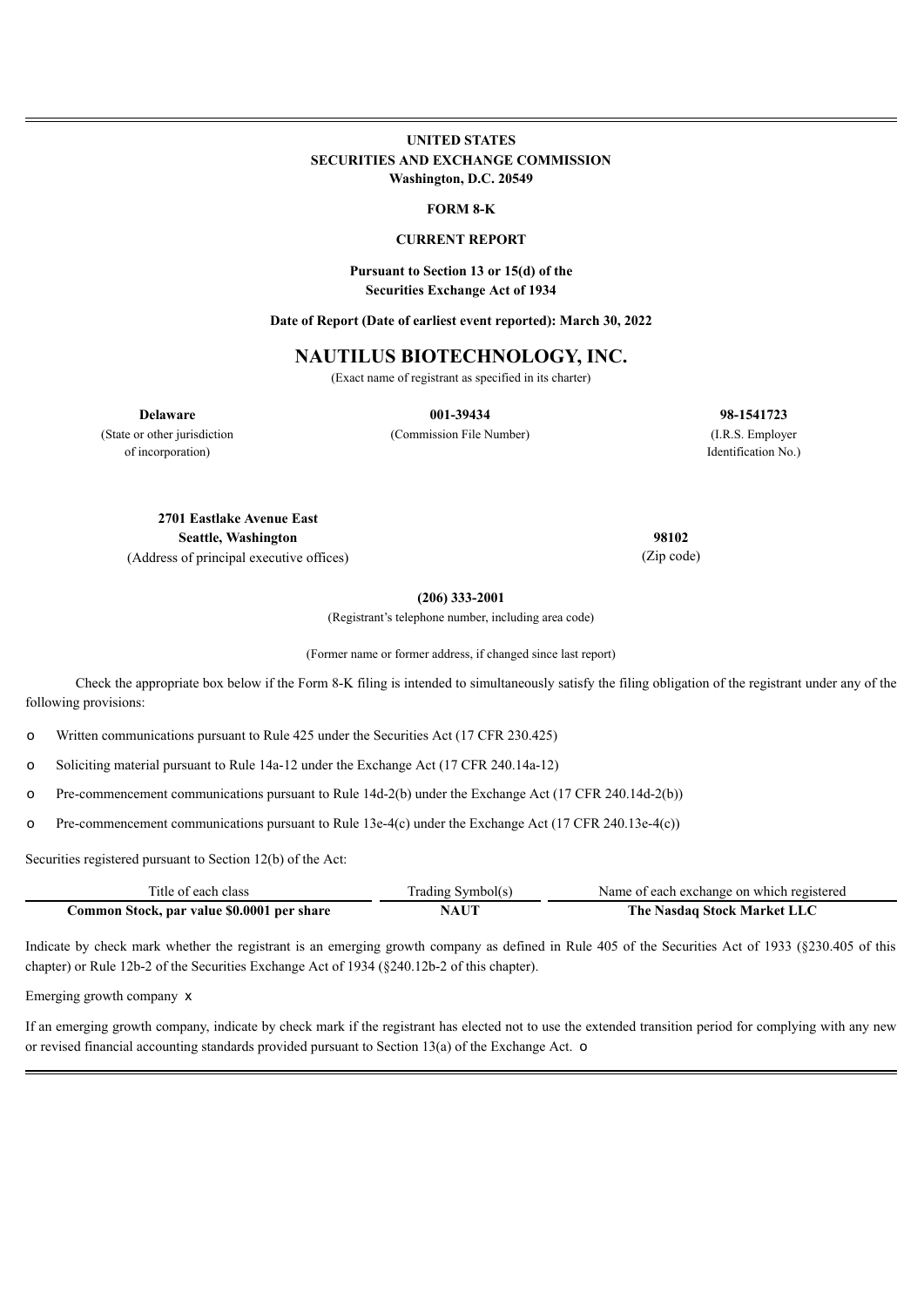#### Item 5.02. Departure of Directors or Certain Officers; Election of Directors; Appointment of Certain Officers; Compensatory Arrangements of **Certain Officers.**

On March 30, 2022, the board of directors (the "Board") of Nautilus Biotechnology, Inc. (the "Company"), upon recommendation of the Nominating and Governance Committee of the Board, appointed Karen Akinsanya to the Board, effective immediately. Dr. Akinsanya will serve as a Class III director, with a term expiring at the annual meeting of stockholders to be held in 2024.

Dr. Akinsanya has served as President of R&D, Therapeutics of Schrödinger, Inc. (NASDAQ: SDGR), a life sciences company, since February 2022, and its Executive Vice President and Chief Biomedical Scientist since January 2020 and previously served as its Senior Vice President and Chief Biomedical Scientist from April 2018 to December 2019. Prior to joining Schrödinger, Dr. Akinsanya spent 12 years at Merck & Co., Inc., or Merck, a pharmaceutical company, beginning in 2005, where she held a variety of positions across Merck Research Labs, including Associate Vice President, Early Scientific Assessment Lead, Business Development & Licensing from December 2013 to July 2017, Collaboration Lead and Executive Director, Cardiovascular Research from January 2010 to December 2013, and Associate Director of Clinical Pharmacology from October 2005 to December 2009. Prior to Merck, Dr. Akinsanya held a number of roles in drug discovery at Ferring Pharmaceuticals in the United Kingdom and the United States from 1997 to 2005. In 2007, Dr. Akinsanya founded Envision Science Group LLC, or Envision, a translational science consulting company, where she currently serves as President. Dr. Akinsanya provided consulting services on behalf of Envision to companies in the pharmaceutical industry between July 2017 and April 2018. Dr. Akinsanya is currently a member of the board of directors of the Imperial College Foundation and the Board of Trustees of The Rockefeller University. Dr. Akinsanya received a B.Sc. in Biochemistry from Queen Mary College, University of London, a Ph.D. in Endocrine Physiology from the Imperial College and completed postdoctoral studies at the Ludwig Institute for Cancer Research, University College, London. The Board believes that she is qualified to serve as a director of the Company because of her extensive industry background and experience in the life sciences industry.

Dr. Akinsanya will be compensated in accordance with the Company's outside director compensation policy (the "Policy"). Pursuant to the Policy, Dr. Akinsanya will be entitled to receive \$40,000 per year for service as a member of the Board, paid quarterly in arrears on a pro-rata basis.

In connection with her appointment to the Board as a non-employee director and pursuant to the Company's 2021 Equity Incentive Plan and the Policy, Dr. Akinsanya also automatically received an initial award of stock options to purchase 105,998 shares of Common Stock of the Company (the "Initial Award") with an aggregate grant date fair value (determined in accordance with U.S. GAAP) of \$370,000, which will vest as to one thirty-sixth (1/36th) of the shares subject to the Initial Award on a monthly basis following the Initial Award's grant date on the same day of the month as such grant date (or on the last day of the month, if there is no corresponding day in such month), subject to Dr. Akinsanya continuing to be a service provider of the Company.

Dr. Akinsanya has entered into the Company's standard form of indemnification agreement, a copy of which has been filed as Exhibit 10.24 to the Company's Form S-4/A (File No. 333-254796) filed with the Securities and Exchange Commission on April 26, 2021.

There is no arrangement or understanding between Dr. Akinsanya and any other persons pursuant to which Dr. Akinsanya was elected as a director. In addition, Dr. Akinsanya is not a party to any transaction, or series of transactions, required to be disclosed pursuant to Item 404(a) of Regulation S-K. There are no family relationships between Dr. Akinsanya and any of the Company's directors or executive officers.

#### **Item 7.01. Regulation FD Disclosure.**

On March 31, 2022, the Company issued a press release announcing Dr. Akinsanya's appointment as a director. A copy of the press release is furnished herewith as Exhibit 99.1.

3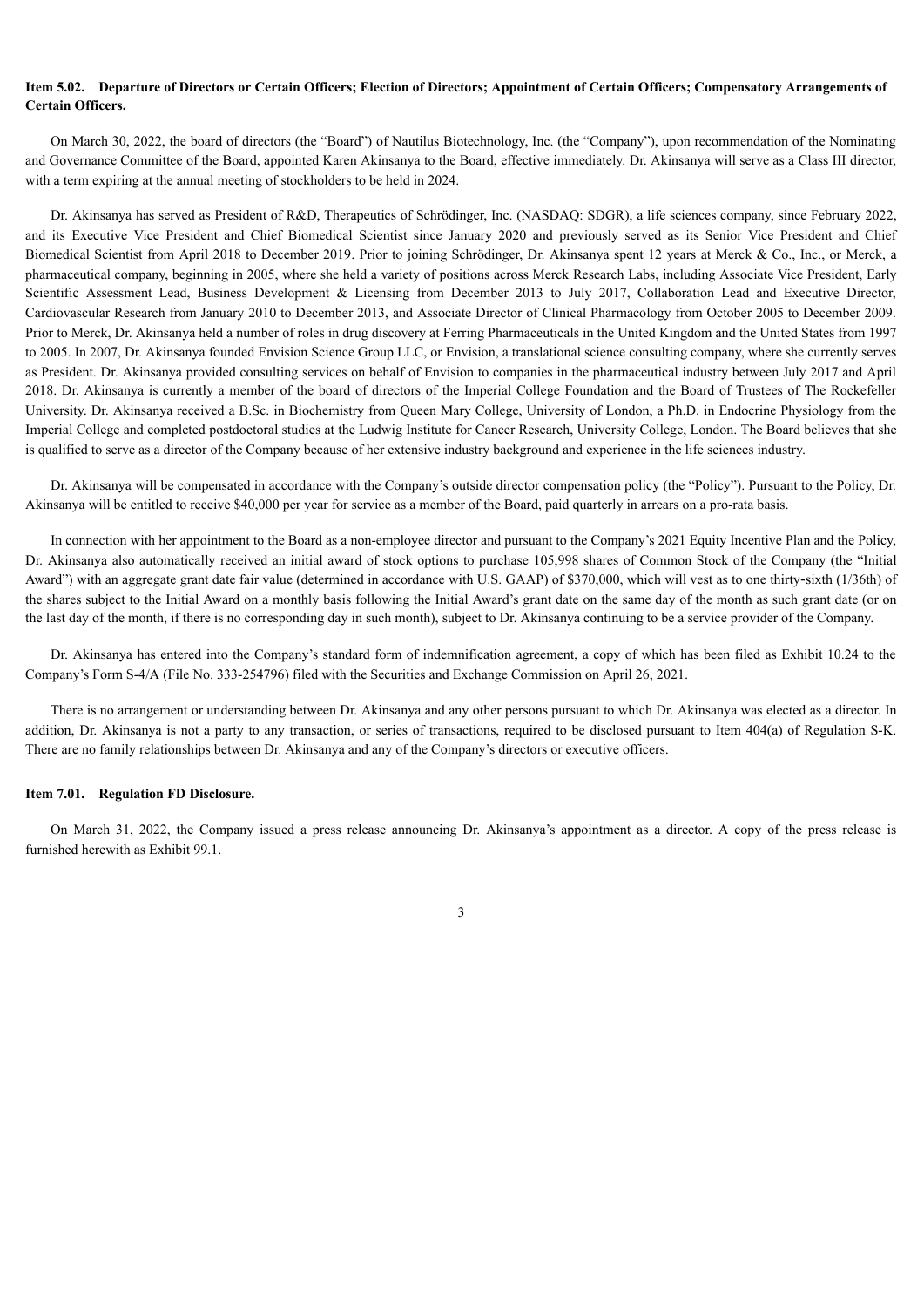The information set forth under this Item 7.01, including Exhibit 99.1, shall not be deemed "filed" for purposes of Section 18 of the Securities Exchange Act of 1934, as amended (the "Exchange Act"), or incorporated by reference in any filing under the Securities Act of 1933, as amended, or the Exchange Act, regardless of any general incorporation language in such filing, unless expressly incorporated by specific reference in such filing.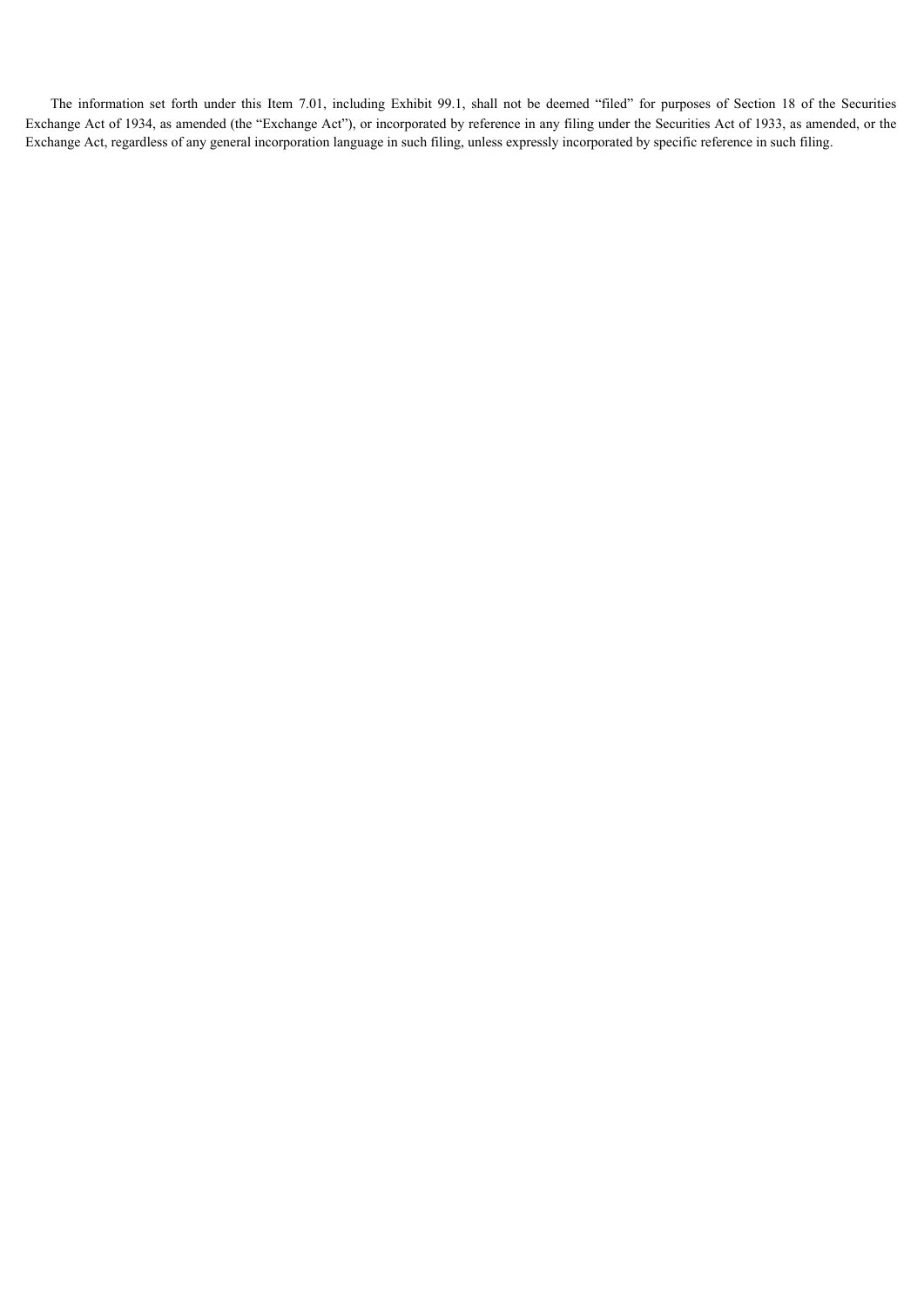# **Item 9.01. Financial Statements and Exhibits.**

# **(d) Exhibits**

| Exhibit<br>Number | <b>Description</b>                                                        |
|-------------------|---------------------------------------------------------------------------|
| 99.1              | Press Release dated March 31, 2022.                                       |
| 104               | Cover page Interactive Data File (embedded with the Inline XBRL document) |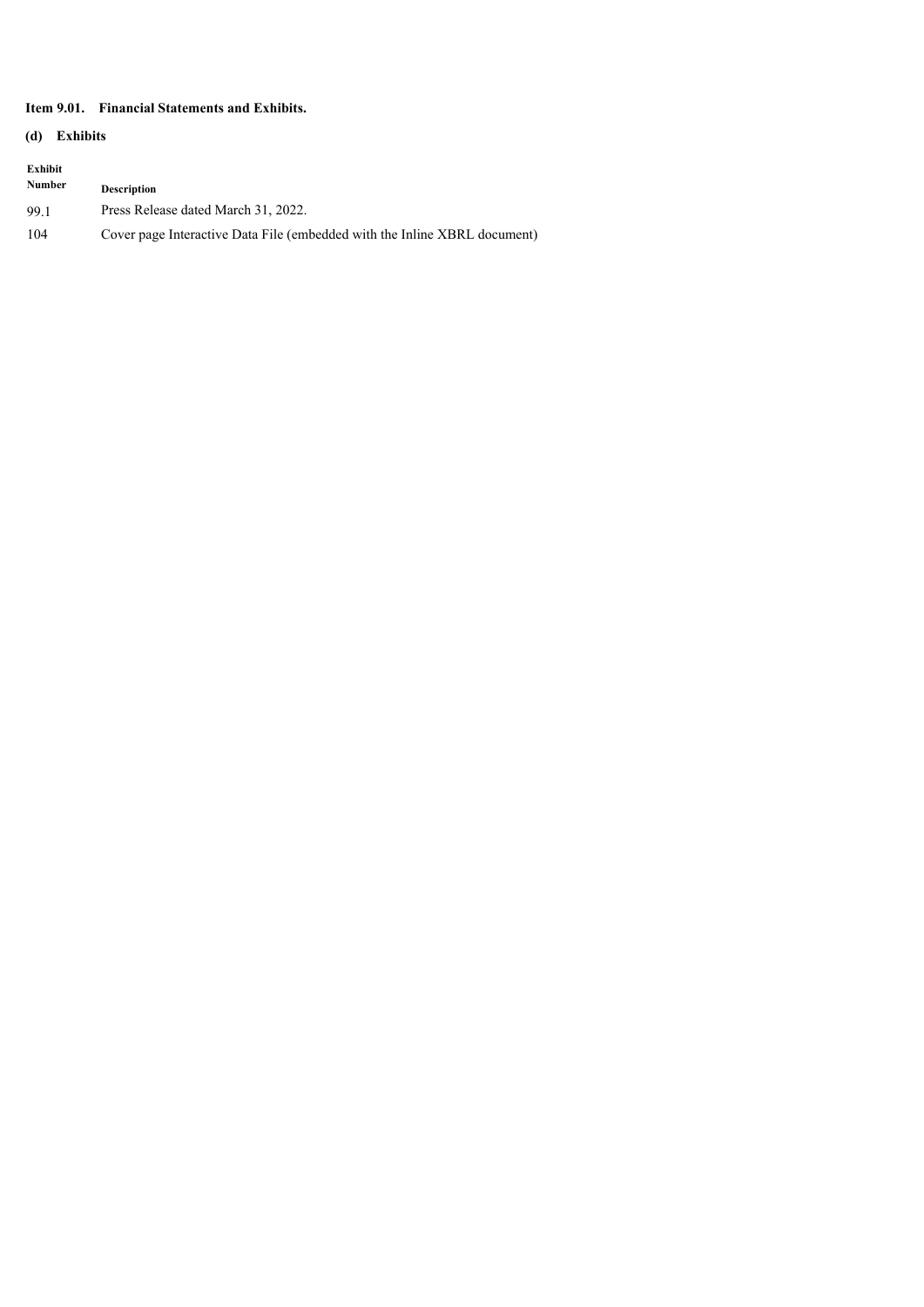# **SIGNATURES**

Pursuant to the requirements of the Securities Exchange Act of 1934, the registrant has duly caused this report to be signed on its behalf by the undersigned hereunto duly authorized.

Dated: March 31, 2022

# **NAUTILUS BIOTECHNOLOGY, INC.**

| Bv:    | /s/ Sujal Patel         |
|--------|-------------------------|
| Name:  | Sujal Patel             |
| Title: | Chief Executive Officer |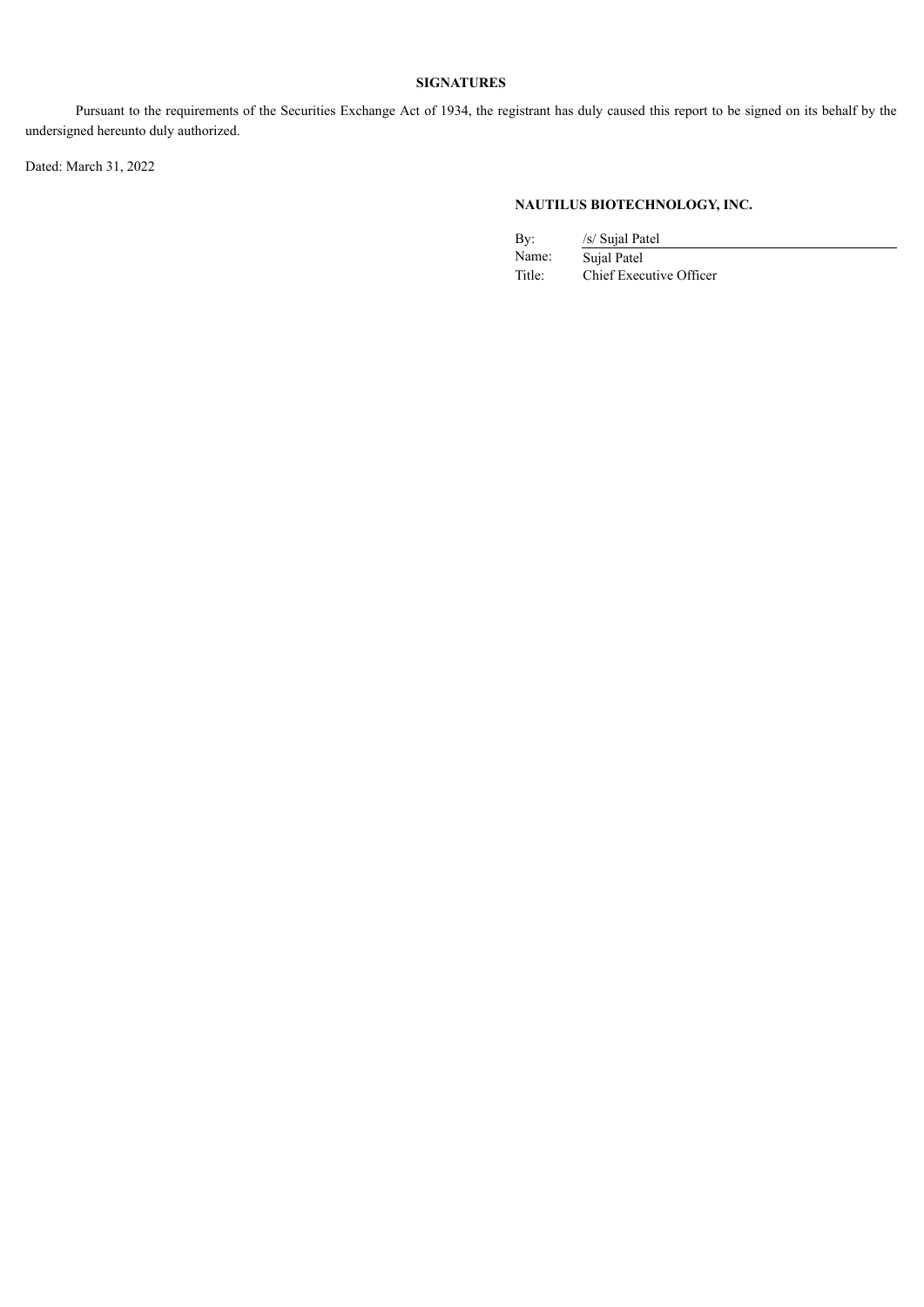#### **Nautilus Biotechnology Appoints Karen Akinsanya, Ph.D., to Board of Directors**

Schrödinger President of R&D, Therapeutics brings extensive leadership in commercializing breakthrough biotechnologies to company developing *platform for comprehensively quantifying the proteome to enable fundamental advancements in biomedicine*

**SEATTLE, March 31, 2022** – Nautilus Biotechnology, Inc. (NASDAQ: NAUT; or "Nautilus"), a company pioneering a single-molecule protein analysis platform for quantifying the proteome, today announced the appointment of Karen Akinsanya, Ph.D., to its Board of Directors.

Dr. Akinsanya brings more than 25 years of experience in drug discovery and development, commercialization, partnerships, and licensing from across academia and pharmaceutical research and development (R&D). In her current role as President of R&D, Therapeutics at Schrödinger, she leads the company's therapeutics group that leverages Schrödinger's leading physics-based platform for preclinical drug discovery and is responsible for translational research and early development, in addition to business development and collaborations.

Prior to joining Schrödinger, Dr. Akinsanya held positions of increasing responsibility during more than a decade at Merck Research Laboratories, as Associate Director of Clinical Pharmacology driving first-in-human studies through late-stage label studies; Executive Director and therapeutic area lead in Discovery Preclinical and Early Development; and AVP of Business Development and Licensing where she managed the search and evaluation of preproof of concept therapeutic assets and enabling technologies as well as execution and alliance management of a number of significant licensing and partnering deals. Dr. Akinsanya received her B.Sc. in biochemistry at Queen Mary University of London, and her Ph.D. in endocrine physiology from the Royal Postgraduate Medical School at Imperial College in London.

"Dr. Akinsanya's proven leadership in realizing and strategically executing on the potential of high-impact clinical and translational programs as well as transformative technologies is virtually unrivaled in the biopharmaceutical industry," said Sujal Patel, co-founder and CEO of Nautilus. "We are excited to welcome her as the newest member of our board, expanding the breadth and depth of business and scientific acumen that will bolster our go-to-market and commercialization strategy for widening access to and understanding of the human proteome to improve human health."

Dr. Akinsanya is currently a member of the Board of Directors of the Imperial College Foundation, the Board of Trustees of The Rockefeller University, the Scientific Advisory Boards of Variant Bio and Thermo Fisher Scientific, and was previously a Scientific Advisor at CQDM. While at Merck, she provided leadership to the National Medical Fellowships to increase diversity in medicine and access to quality healthcare in underserved communities, and as Executive Ambassador to Merck For Mothers to improve maternal health in more than 30 countries. She founded My Tech Learning and served as a mentor at The Prince's Trust to connect students to educational opportunities in science and technology.

"I'm thrilled to serve on Nautilus' Board of Directors among renowned business leaders who have brought revolutionary innovations in the fields of genomics, cancer therapeutics, and technology to market and are now guiding an innovative approach that has enormous potential for democratizing access to proteomics for all," said Dr. Akinsanya. "The possibilities that Nautilus' platform for unlocking the proteome will present are significant for the future of healthcare, from powering the discovery of breakthrough science to enabling disease diagnosis and the development of therapeutics for unmet needs with greater precision."

Dr. Akinsanya joins a Board of Directors that includes:

- **Matt Posard**, Board Chair and Founding Principal at Explore DNA, former Senior Vice President and Head of Sales at Illumina
- **Michael Altman**, Managing Director at Perceptive Advisors
- **Melissa Epperly**, Chief Financial Officer at Zentalis Pharmaceuticals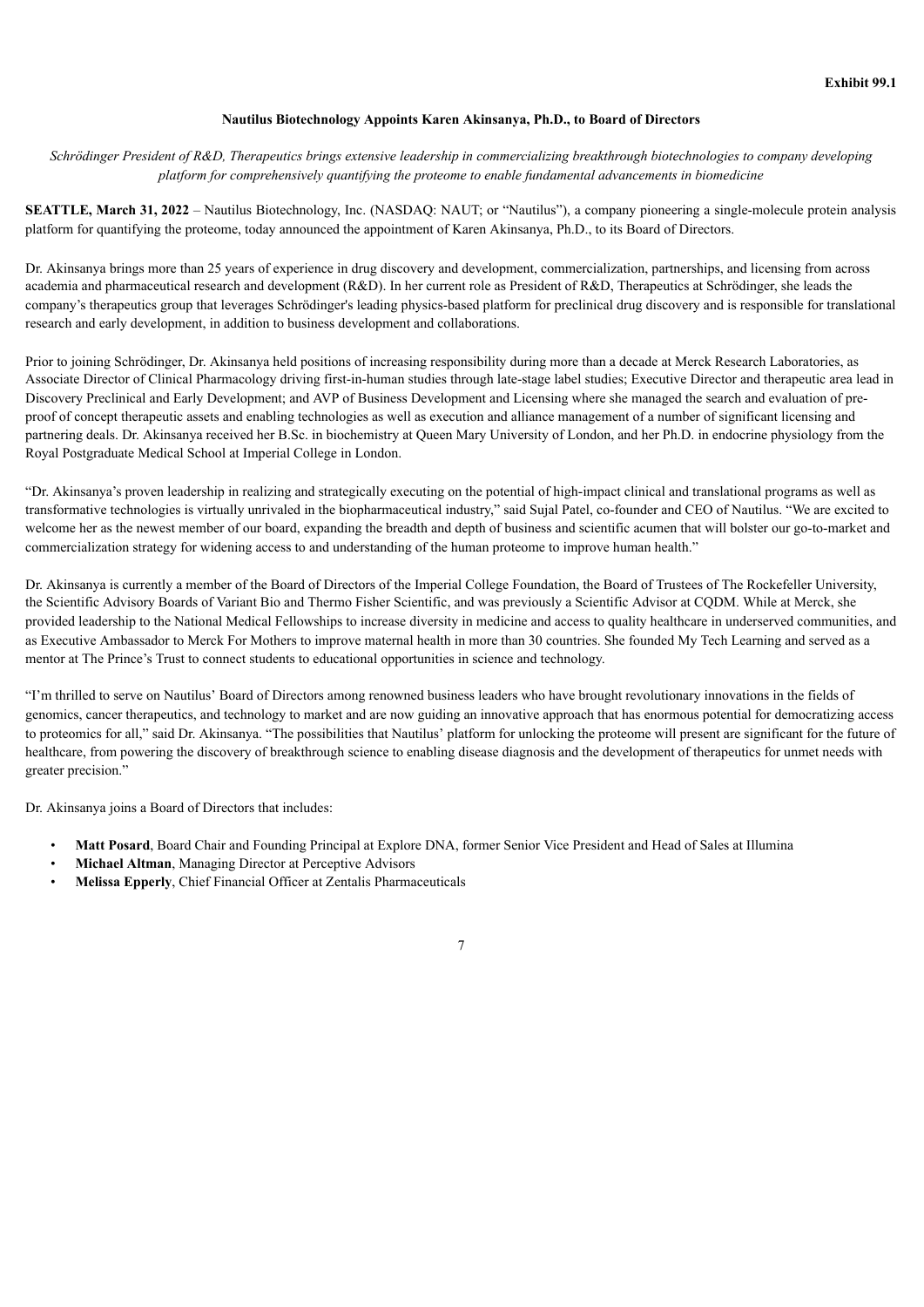- **Parag Mallick, Ph.D.**, Founder and Chief Scientist, Nautilus Biotechnology
- **• Matt McIlwain**, Managing Director at Madrona Venture Group
- **Farzad Nazem**, Former EVP Engineering and Chief Technology Officer at Yahoo
- **Vijay Pande, Ph.D.**, General Partner at Andreessen Horowitz
- **Sujal Patel**, Founder and CEO, Nautilus Biotechnology

#### **About Nautilus Biotechnology, Inc.**

With its corporate headquarters in Seattle and its research and development headquarters in the San Francisco Bay Area, Nautilus is a development stage life sciences company creating a platform technology for quantifying and unlocking the complexity of the proteome. Nautilus' mission is to transform the field of proteomics by democratizing access to the proteome and enabling fundamental advancements across human health and medicine. To learn more about Nautilus, visit www.nautilus.bio.

#### **Special Note Regarding Forward-Looking Statements**

This press release contains forward-looking statements within the meaning of federal securities laws. Forward-looking statements in this press release include, but are not limited to, statements regarding Nautilus' expectations regarding the company's business operations, financial performance and results of operations; expectations with respect to the suitability of the Nautilus product platform to investigate proteins and proteoforms; and expectations with respect to the functionality and performance of Nautilus' product platform, its potential impact on pharmaceutical development and drug discovery; statements regarding the partnership between Nautilus' board of directors and management; and the ability of management and board of directors personnel to contribute to the execution of Nautilus' strategic plans and goals. These statements are based on numerous assumptions concerning the development of Nautilus' products and target markets and involve substantial risks, uncertainties and other factors that may cause actual results to be materially different from the information expressed or implied by these forward-looking statements. Risks and uncertainties that could materially affect the accuracy of Nautilus' assumptions and its ability to achieve the forward-looking statements set forth in this press release include (without limitation) the following: Nautilus' product platform is not yet commercially available and remains subject to significant scientific and technical development, which is inherently challenging and difficult to predict, particularly with respect to highly novel and complex products such as those being developed by Nautilus. Even if our development efforts are successful, our product platform will require substantial validation of its functionality and utility in life science research. In the course of Nautilus' scientific and technical development and associated product validation and commercialization, we may experience material delays as a result of unanticipated events. We cannot provide any guarantee or assurance with respect to the outcome of our development, collaboration, and commercialization initiatives or with respect to their associated timelines. For a more detailed description of additional risks and uncertainties facing Nautilus and its development efforts, investors should refer to the information under the caption "Risk Factors" in the Registration Statement on Form S-1 filed with the SEC as well as in our Annual Report on Form 10-K filed for the year ended December 31, 2021. The forward-looking statements in this press release are as of the date of this press release. Except as otherwise required by applicable law, Nautilus disclaims any duty to update any forward-looking statements. You should, therefore, not rely on these forward-looking statements as representing our views as of any date subsequent to the date of this press release.

#### **Disclosure Information**

Nautilus uses filings with the Securities and Exchange Commission, its website (www.nautilus.bio), press releases, public conference calls, public webcasts, and its social media accounts as means of disclosing material non-public information and for complying with Regulation FD. Therefore, Nautilus encourages investors, the media, and others interested in Nautilus to review the information it makes public in these locations, as such information could be deemed to be material information.

### **Media Contact**

Thermal for Nautilus Biotechnology Kaustuva Das press@nautilus.bio

**Investor Contact** investorrelations@nautilus.bio

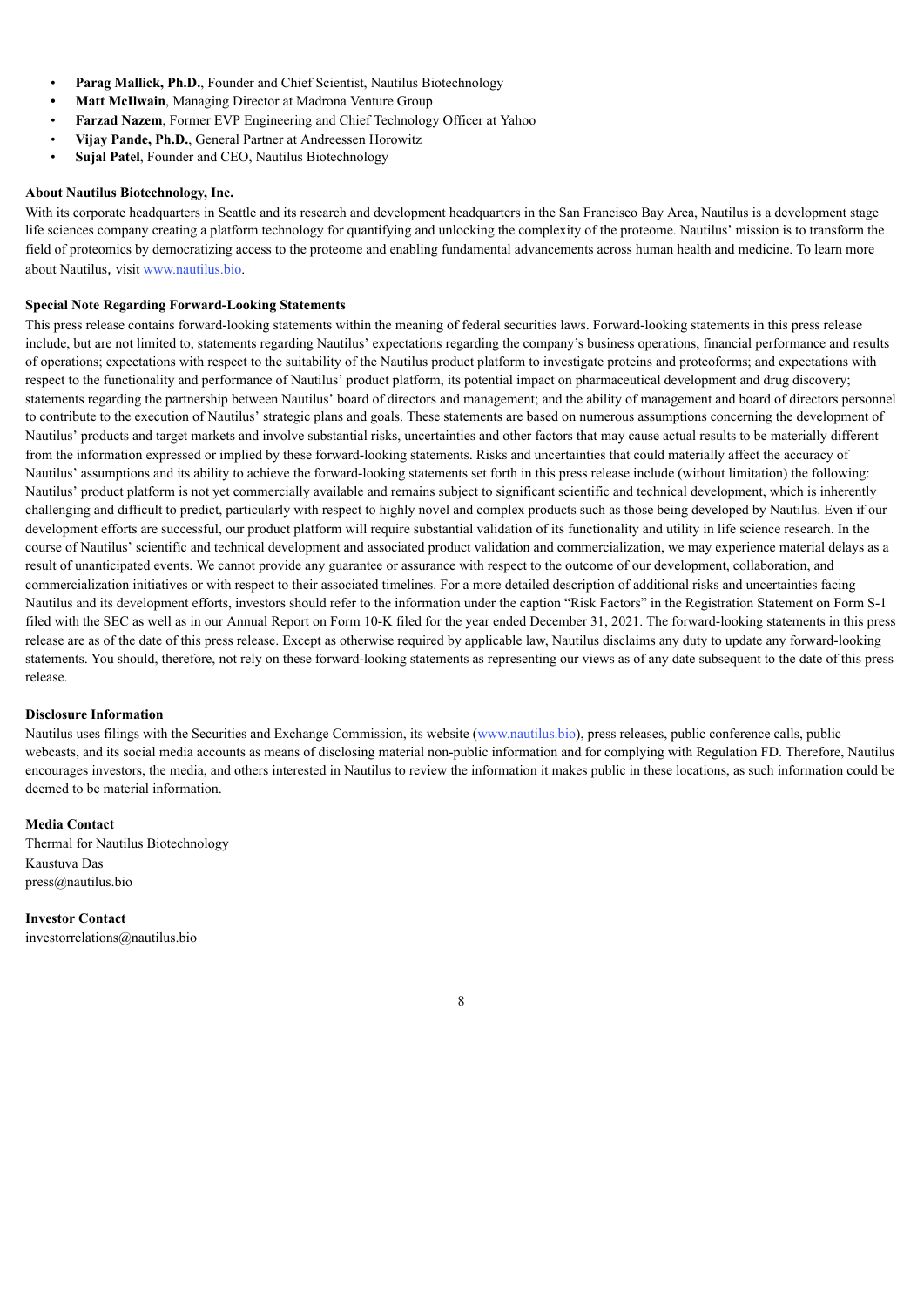# **UNITED STATES SECURITIES AND EXCHANGE COMMISSION Washington, D.C. 20549**

**FORM 8-K**

#### **CURRENT REPORT**

**Pursuant to Section 13 or 15(d) of the**

**Securities Exchange Act of 1934**

**Date of Report (Date of earliest event reported): June 14, 2022**

# **NAUTILUS BIOTECHNOLOGY, INC.**

(Exact name of registrant as specified in its charter)

**Delaware 001-39434 98-1541723**

(Commission File Number) (I.R.S. Employer Identification No.)

(State or other jurisdiction of incorporation)

> **2701 Eastlake Avenue East Seattle**, **Washington** (Address of principal executive offices)

**98102** (Zip code)

**(206) 333-2001**

(Registrant's telephone number, including area code)

(Former name or former address, if changed since last report)

Check the appropriate box below if the Form 8-K filing is intended to simultaneously satisfy the filing obligation of the registrant under any of the following provisions:

o Written communications pursuant to Rule 425 under the Securities Act (17 CFR 230.425)

o Soliciting material pursuant to Rule 14a-12 under the Exchange Act (17 CFR 240.14a-12)

o Pre-commencement communications pursuant to Rule 14d-2(b) under the Exchange Act (17 CFR 240.14d-2(b))

o Pre-commencement communications pursuant to Rule 13e-4(c) under the Exchange Act (17 CFR 240.13e-4(c))

Securities registered pursuant to Section 12(b) of the Act:

| Title of each class                        | Trading Symbol(s) | Name of each exchange on which registered |
|--------------------------------------------|-------------------|-------------------------------------------|
| Common Stock, par value \$0.0001 per share | NAUT              | The Nasdaq Stock Market LLC               |

Indicate by check mark whether the registrant is an emerging growth company as defined in Rule 405 of the Securities Act of 1933 (§230.405 of this chapter) or Rule 12b-2 of the Securities Exchange Act of 1934 (§240.12b-2 of this chapter).

Emerging growth company x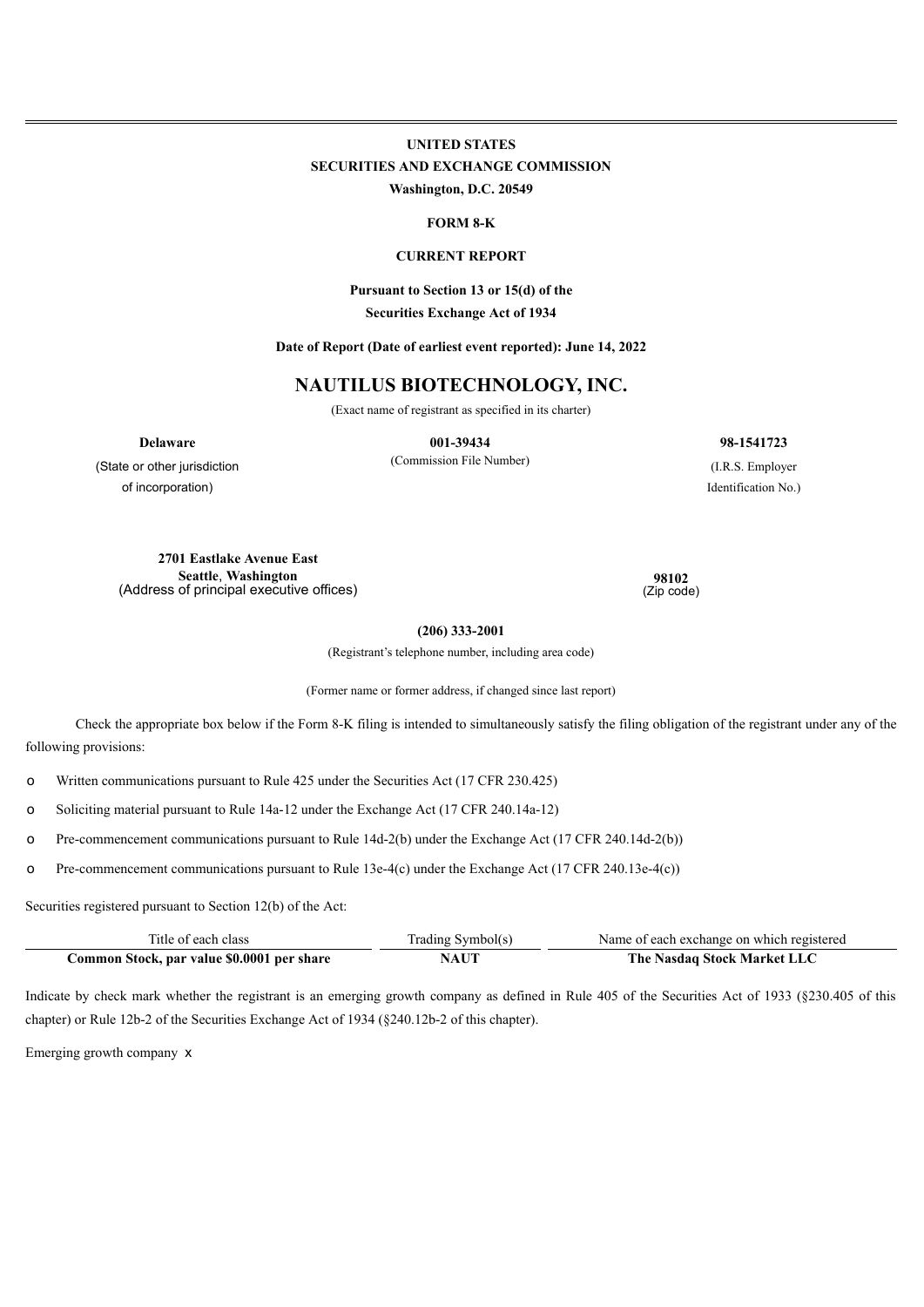If an emerging growth company, indicate by check mark if the registrant has elected not to use the extended transition period for complying with any new or revised financial accounting standards provided pursuant to Section 13(a) of the Exchange Act. o

#### **Item 5.07. Submission of Matters to a Vote of Security Holders.**

Nautilus Biotechnology, Inc. (the "Company") held its 2022 annual meeting of stockholders on June 14, 2022 (the "Annual Meeting"). Of the 124,456,653 shares of the Company's common stock outstanding as of the record date of April 18, 2022, 81,224,940 shares were represented at the Annual Meeting, either by proxy or by attending the meeting. The matters voted on at the Annual Meeting and the votes cast with respect to each such matter are set forth below:

**1. Election of Class I Directors.** The following nominees were elected to serve as Class I directors, each to hold office until the Company's 2025 annual meeting of stockholders or until his respective successor has been duly elected and qualified:

| <b>Nominee</b> | Votes For  | Votes Withheld | <b>Broker Non-Votes</b> |
|----------------|------------|----------------|-------------------------|
| Sujal Patel    | 68.521.823 | 862.321        | 11.840.796              |
| Vijay Pande    | 68.516.709 | 867.435        | 11.840.796              |
| Michael Altman | 68.518.666 | 865.478        | 11.840.796              |

**2. Ratification of Appointment of Independent Registered Public Accounting Firm.** The appointment of Pricewaterhouse Coopers LLP as the Company's independent registered public accounting firm for the fiscal year ending December 31, 2022 was ratified based on the following results of voting:

| Votes For  | Votes<br>Against | bstentions | <b>Non-Votes</b><br><b>Broker</b> |
|------------|------------------|------------|-----------------------------------|
| 80,903,155 | .87              | 289,914    |                                   |